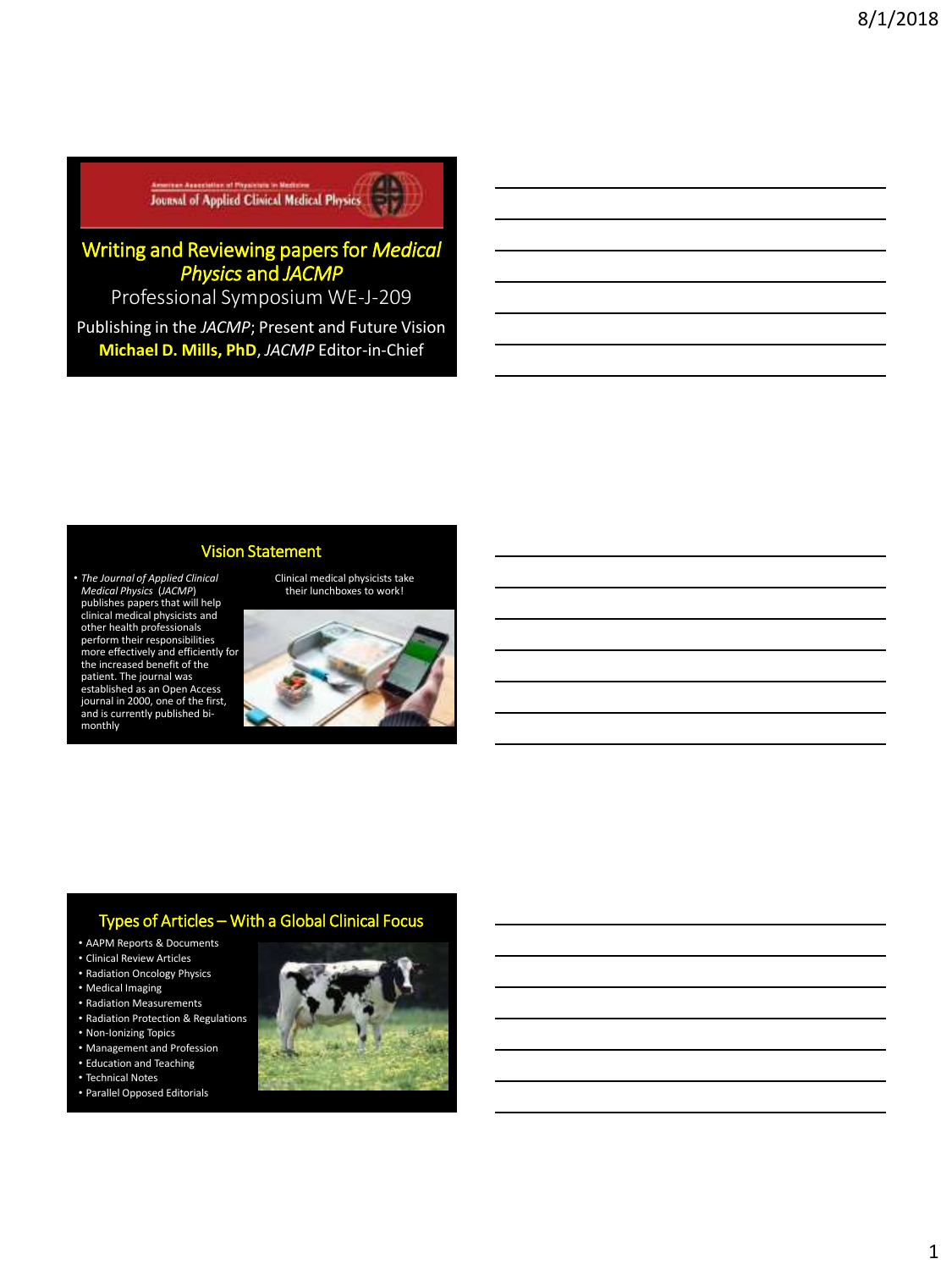# Some Recent History

- On November 1, 2015, the *JACMP* implemented a \$500 Article Publishing Charge (APC) for submitted articles
- Submissions in 2016 dropped about 15% from 2015
- *JACMP* and *Medical Physics* began publishing with Wiley, January 1, 2017 • *JACMP* transitioned to the electronic Journal Press (eJP) review platform;
- this is the same one as used by *Medical Physics* the review process and taxonomy is mostly the same except *JACMP* uses a double blind review
- Submissions grew by 28% in 2017 over 2016
- Growth is holding about 10% in 2018 over 2017
- We have added about 20 new Associate Editors in 2017 and 2018, mostly from the Pacific Rim and Europe

### What Makes the *JACMP* Unique?

• The copyright for articles published in the *JACMP* remains with the author under a Creative Commons Attribution (CC BY 3.0) license. Under this license, you are free to:

- Share copy and redistribute the material in any medium or format
- Adapt remix, transform, and build upon the material for any purpose, even
- commercially
- By retaining your rights, you will be permitted to:
	- Maintain the right to disseminate your work
	- Maintain the right to use your work for educational purposes including your classes
	-
	- Maintain the right to post your work on any website you choose Maintain the right to post and archive your work in your employer's Repository
	- Reserve the right to post the pre-refereed or even post-refereed version of your paper Allow for the largest possible audience

# How does the *JACMP* compliment *Medical Physics*?

- *Medical Physics* is not pressured by clinical physicists to publish lower impact clinical articles.
- In declining a clinical article, *Medical Physics* has the option to recommend submission to the *JACMP*.
- *JACMP* articles quote the science that underlies their clinical articles. Typically a *JACMP* article will quote 5 or more *Medical Physics* articles. These citations serve to increase the impact factor of *Medical Physics*.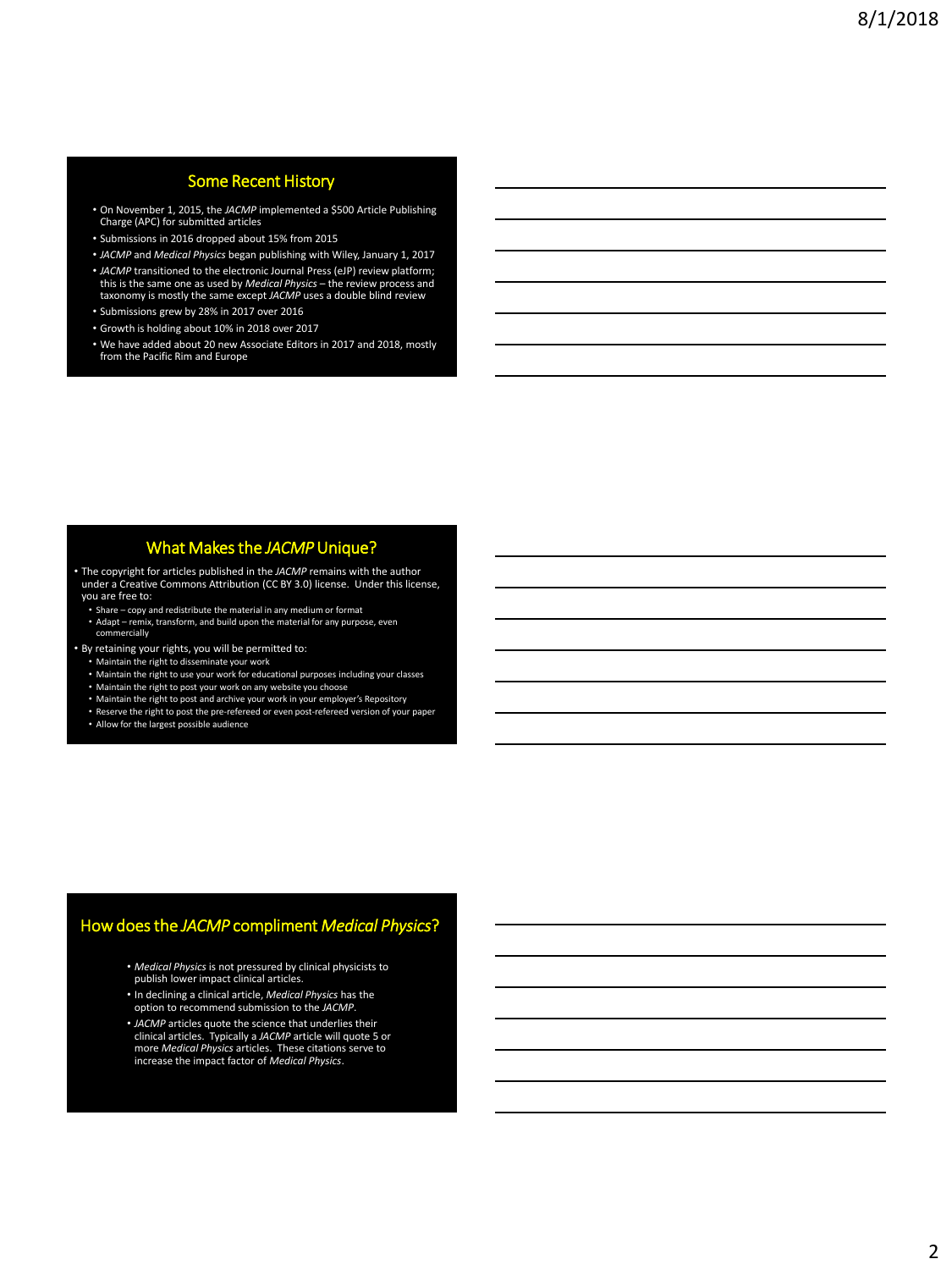# *JACMP* Core Values

- The interests of the practicing clinical community of medical physics scholars is best served:
- When scholars own the copyright
- When scholars own their data
- When scholars own their intellectual property
- When scholars are free to use their articles for educational purposes
- When scholars are free to disseminate their work as widely as they wish

### Review Outcomes and Issues

#### • Journal statistics

- 2017 Acceptance rate: 47%
- Days to First Review Decision 47 (2017)
- 
- Days from Acceptance to Early View Publication 60 (2017) Days from Acceptance to Online Issue Publication 87 (2017)
- Culture
	- If an article can benefit a patient or help a medical physicist work more efficiently, we want to help you improve your article so it may be published
	- Reviewers are detailed and thorough, but not harsh or overly critical
- Impact Factor 1.301 represents a balance between the outreach and growth missions for the *JACMP* and our quality standards

## Articles we may decline and refer elsewhere

- Primarily scientific rather than clinical in focus
- Focus on clinical issues but contain little physics content
- Engineering topics that focus on specific equipment issues
- Explore clinical problems already well covered in the literature
- Poor use of language or grammar
- Poorly written articles
- Plagiarized articles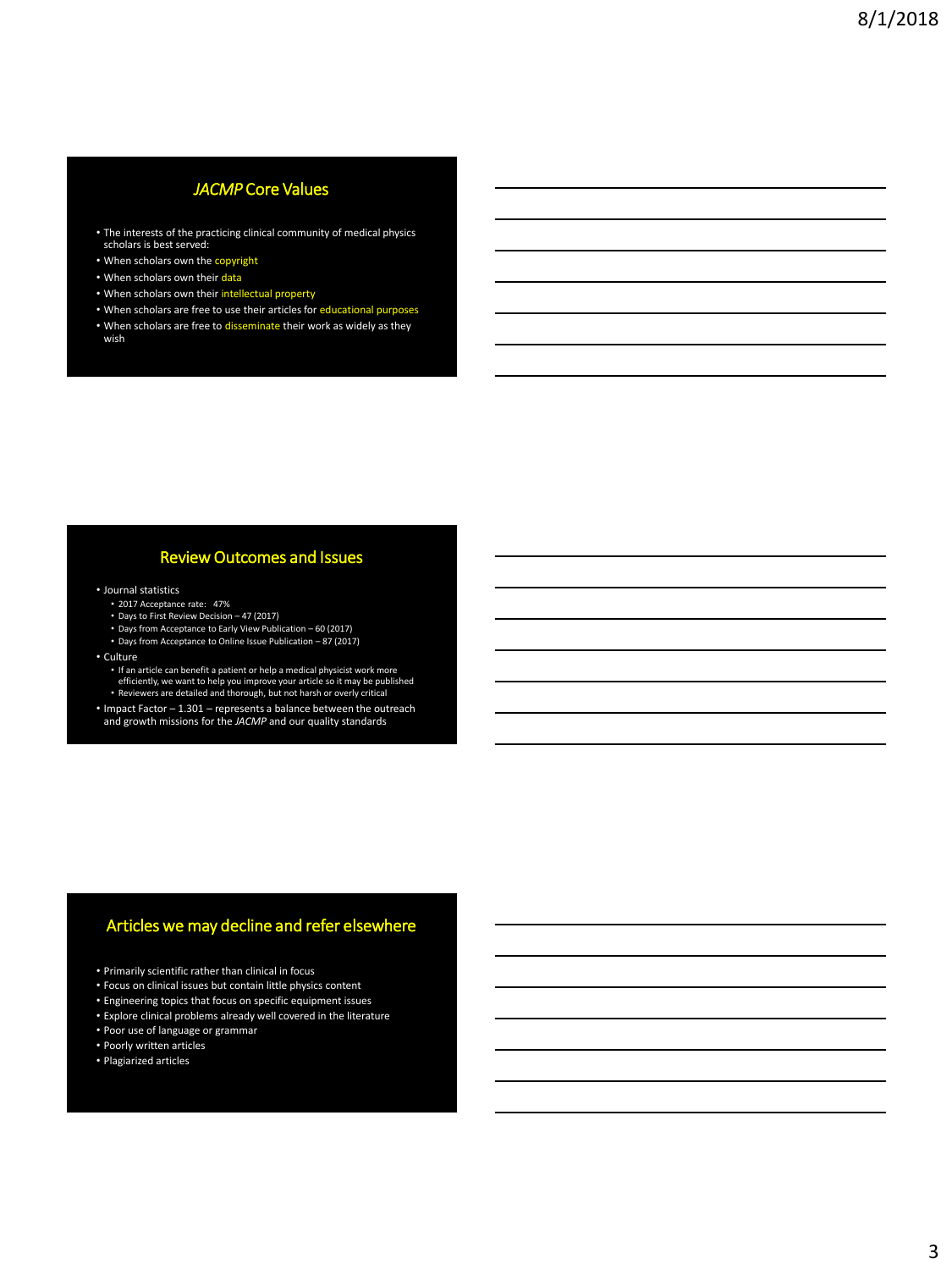| JACMP is Global               |                            |
|-------------------------------|----------------------------|
|                               | <b>TRAINING AT MTACHER</b> |
|                               | и                          |
| <b><i><u>ballista</u></i></b> | ٠                          |
| <b>Felgiven</b>               | x                          |
| <b>TECHNOL</b>                | E)                         |
| 1444                          |                            |
| <b>Sales</b>                  |                            |
| w                             | x                          |
| Est. Marie Norther of         | ×                          |
| <b>BLSK</b>                   | ×                          |
| th.                           | 3                          |
|                               | ×                          |
|                               |                            |
|                               |                            |
| ferturizers                   |                            |
| <b>Burney</b>                 |                            |
| <b>Foke of</b>                |                            |
| <b>Suite on</b>               |                            |
| <b>Late behave</b>            |                            |
| --                            |                            |
| <b><i><u>Number</u></i></b>   |                            |
| vint Region                   |                            |
| <b>ISAC District</b>          |                            |
| ---                           |                            |

# Let's start at the beginning and cover some review process items unique to the *JACMP*

- The Editor or one of the Deputy Editors screen and briefly review your initial submission
- Determine an associate editor to assign basedon editor's preferred topics (e.g. Brachytherapy, Radiosurgery, Planning, etc.).
- The associate editor then begins the initialreview process. This may include a quick read of the manuscript. Then reviewers areassigned.
- The review is *double blind*… Unless you reveal your institution or other clearly identifying features in your manuscript.

## How do associate editors assign reviewers?

- Associate editors have several tricks to find reviewers:
	- Personally knowing someone with expertisein that subjectarea – Registered reviewers have self-identified categories that can be searched
	- You are cited in the manuscript! Thereforeyou must know something aboutit.
	- You have published in a similar topic but not cited by the authors.
	- The *JACMP* lost its reviewer database when it transitioned to Wiley and we are rebuilding it. It should have substantially recovered by the end of 2019.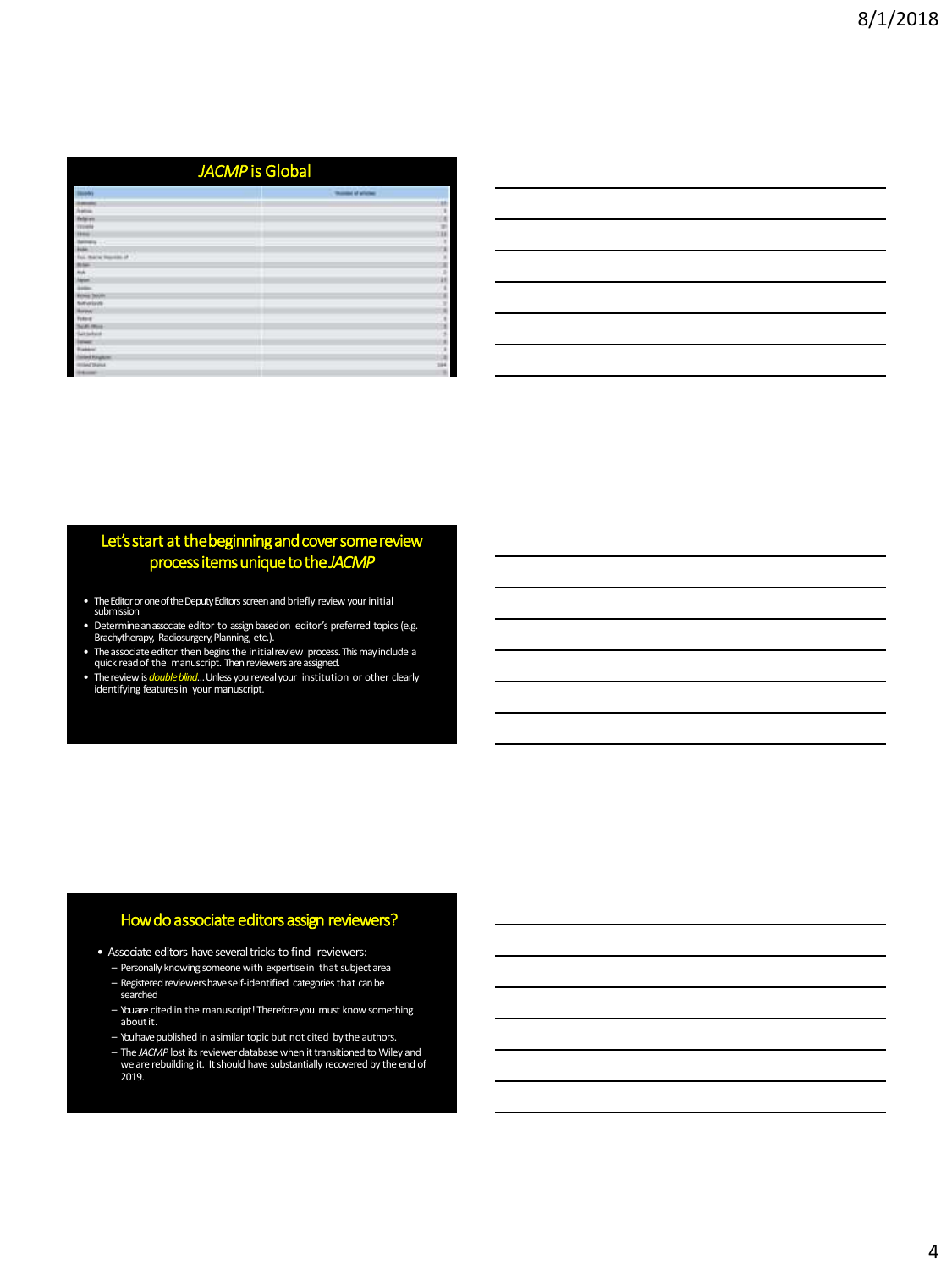### The review process:

- The reviewer reads the title and abstract page to confirm there is no conflict ofinterest.
- The reviewer scans the article to make sure it is complete, readable, ready forreview, and the format iscorrect.
- Reviewer prints it and all the figures/tables in color.
- Reviewer carries it aroundin abag until we send those nagging reminder emails that remind thereviewis due! I am sure this happens only with *JACMP* articles.

# Citations/References

- You should cite *modern* and *relevant* authors in thefield.
- Youdon't have to cite them ALL, but you should pick a few in a nice sample of authors/clinics.
- You should know the most cited references concerning your topic and include them.
- You maycite yourself, but don't make it acopy of yourCV.
- Be discrete with citations as the article is being reviewed by those you do not want to have your identity. Sometimes this may not be possible.
- Cite relevant resources both from *JACMP* and other journals.

### What happens at the end of this process?

- I personally give a final read to each article before final acceptance and once again when the article is typeset to assure quality.
- If your article is declined for any reason, you have the option to appeal. If you appeal, I may make the final decision myself.
- However, if there is any doubt, I refer the article to a senior associate editor with special expertise in the field, or to one of the Deputy Editors-in-Chief.
- In some cases, I will assign the article to another associate editor for another round of review.
- If the article is declined, there is a 6 month waiting period before we allow it again as a new submission.